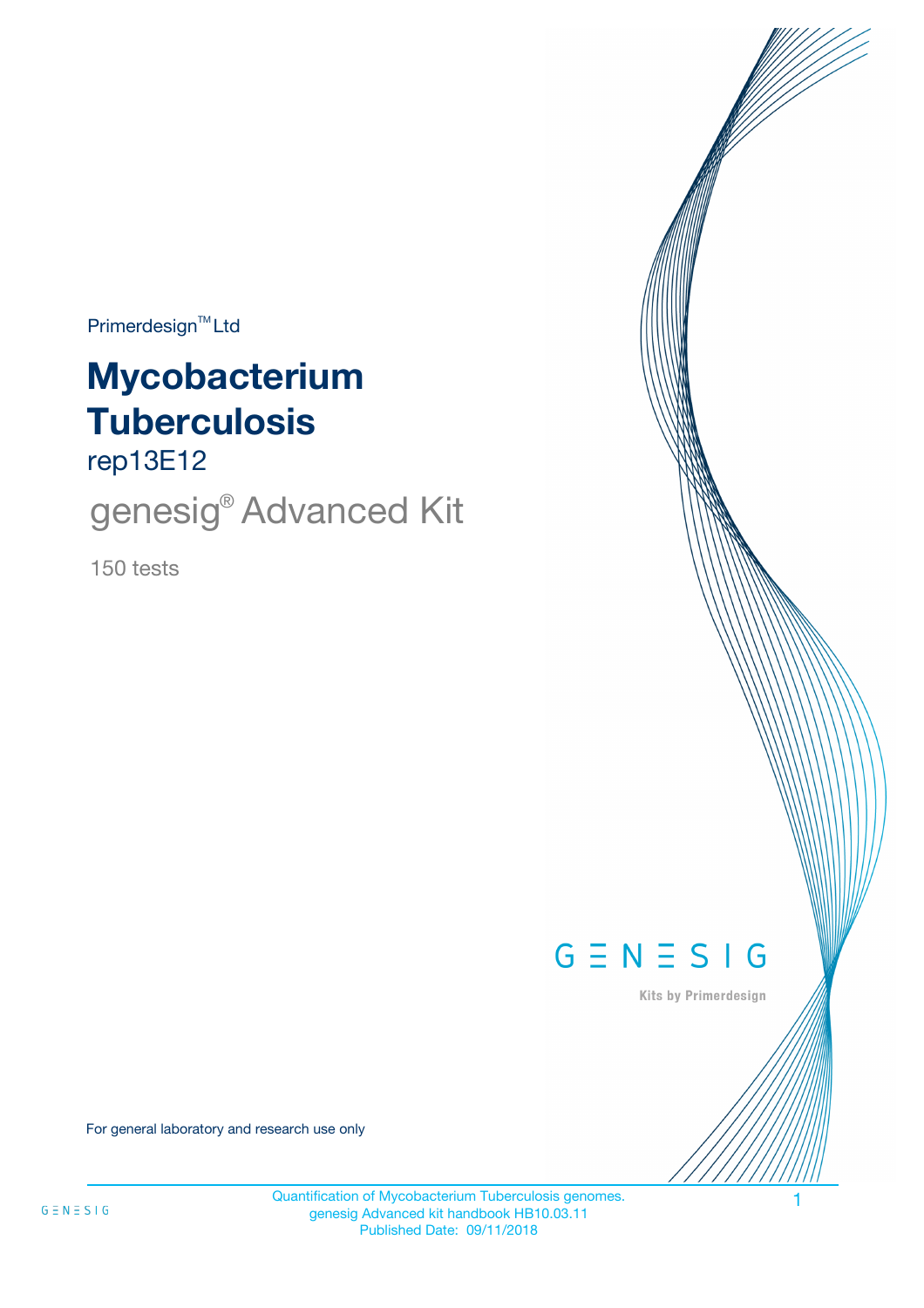# Introduction to Mycobacterium Tuberculosis

Mycobacterium tuberculosis is the bacterium that causes most cases of tuberculosis I

M. tuberculosis is an obligate aerobe (Gram positive mycobacterium).] M. tuberculosis divides every 15 to 20 hours—extremely slowly compared to other bacteria, which tend to have division times measured in minutes (for example, E. coli can divide roughly every 20 minutes). It is a small, rod-like bacillus that can withstand weak disinfectants and can survive in a dry state for weeks but can grow only within a host organism.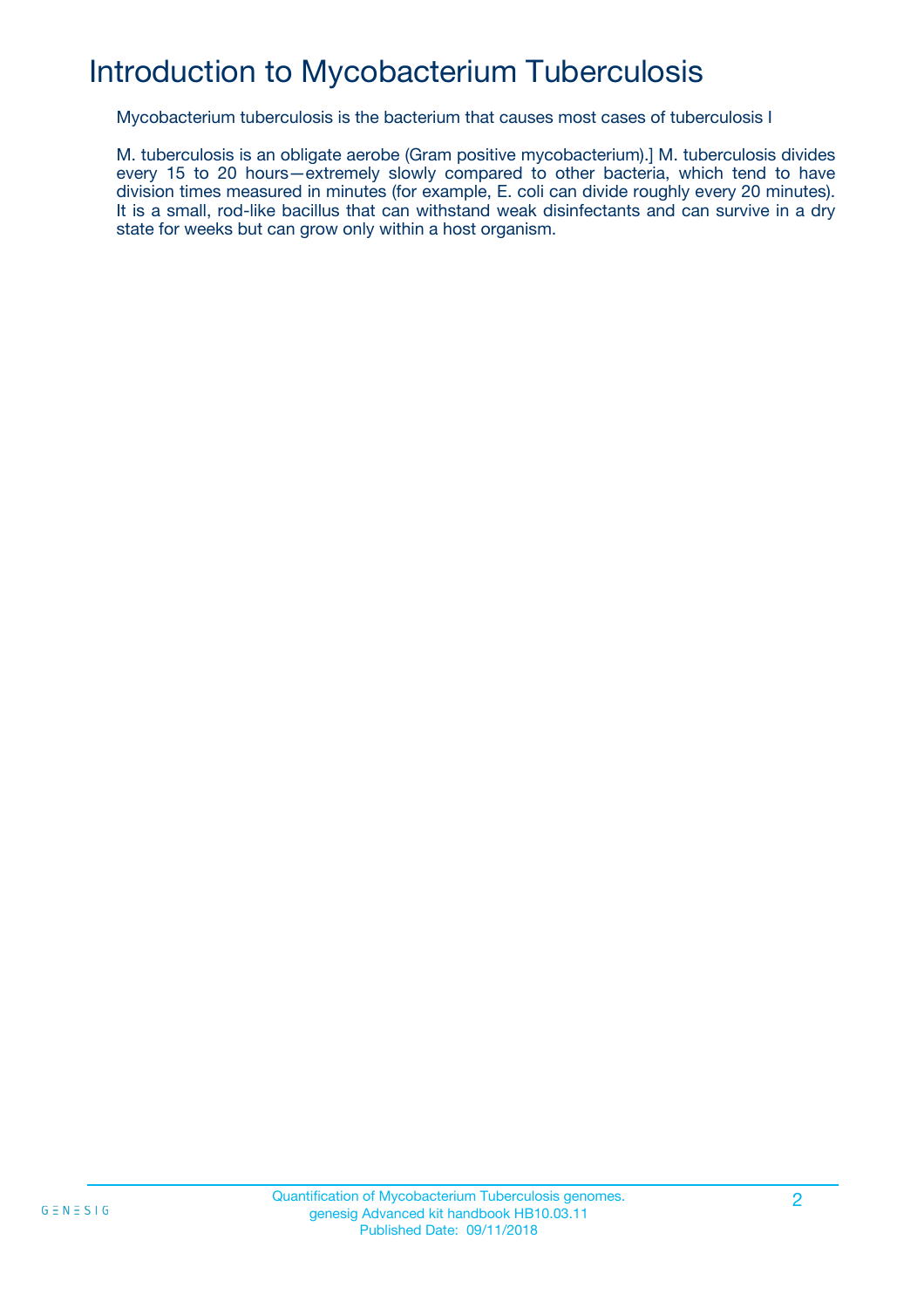# **Specificity**

The Primerdesign genesig Kit for Mycobacterium Tuberculosis (TB) genomes is designed for the in vitro quantification of TB genomes. The kit is designed to have a broad detection profile. Specifically, the primers represent 100% homology with over 95% of the NCBI database reference sequences available at the time of design.

The dynamics of genetic variation means that new sequence information may become available after the initial design. Primerdesign periodically reviews the detection profiles of our kits and when required releases new versions.

The primers have 100% homology with over 95% of reference sequences in the NCBI database.

Accession numbers for detected TB isolates: CP000717.1, CP000611.1, AM408590.1, U43540.1, AE000516.2, BX842583.1, BX842577.1, BX842572.1, BX248339.1, U35021.1, U35017.1, AF041819.1, BX248346.1, BX248334.1,

The kit also detects other Mycobacterium species including M.caprae, M.africanum, M. canettii, M.bovis and M.microti.

If you require further information, or have a specific question about the detection profile of this kit then please send an e.mail to enquiry@primerdesign.co.uk and our bioinformatics team will answer your question.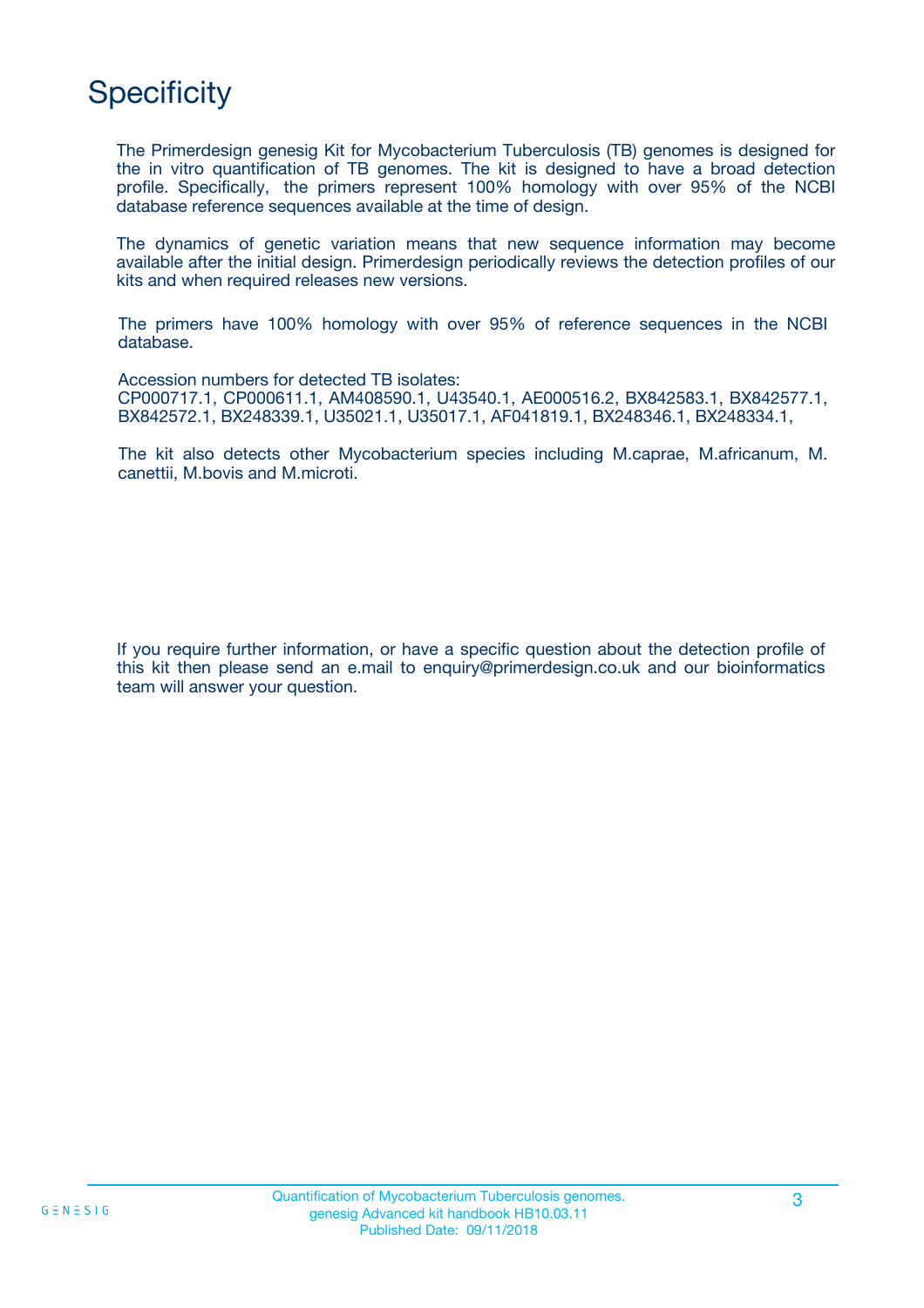# Kit contents

- **TB specific primer/probe mix (150 reactions BROWN)** FAM labelled
- **TB positive control template (for Standard curve RED)**
- **Internal extraction control primer/probe mix (150 reactions BROWN)** VIC labelled as standard
- **Internal extraction control DNA (150 reactions BLUE)**
- **Endogenous control primer/probe mix (150 reactions BROWN)** FAM labelled
- **RNase/DNase free water (WHITE)** for resuspension of primer/probe mixes
- **Template preparation buffer (YELLOW)** for resuspension of internal control template, positive control template and standard curve preparation

## Reagents and equipment to be supplied by the user

#### **Real-time PCR Instrument**

#### **Extraction kit**

This kit is recommended for use with genesig Easy DNA/RNA extraction kit. However, it is designed to work well with all processes that yield high quality RNA and DNA with minimal PCR inhibitors.

#### **oasig**TM **lyophilised or Precision**®**PLUS 2X qPCR Master Mix**

This kit is intended for use with oasig or PrecisionPLUS2X qPCR Master Mix.

**Pipettors and Tips**

**Vortex and centrifuge**

#### **Thin walled 1.5 ml PCR reaction tubes**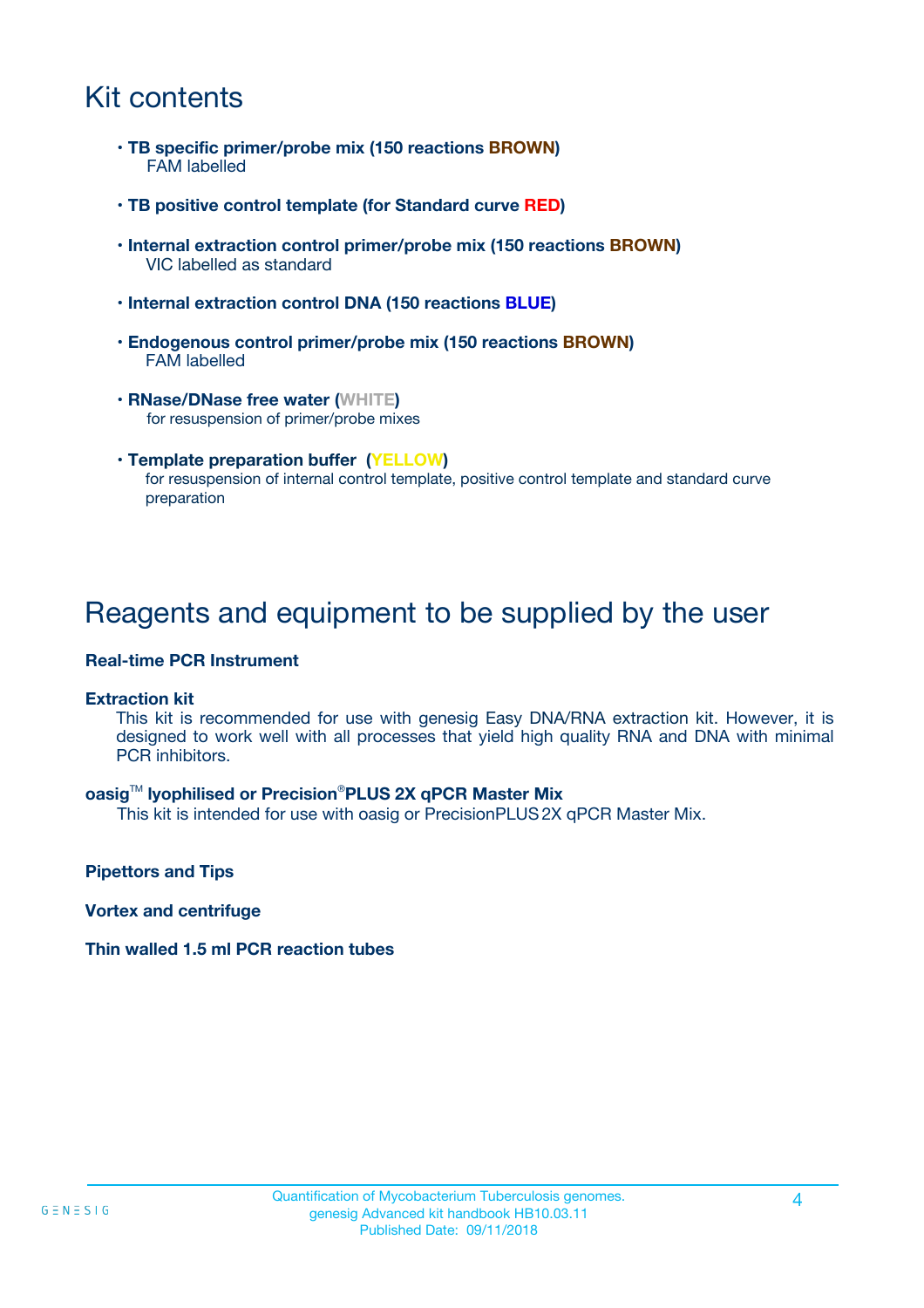### Kit storage and stability

This kit is stable at room temperature but should be stored at -20ºC on arrival. Once the lyophilised components have been resuspended they should not be exposed to temperatures above -20°C for longer than 30 minutes at a time and unnecessary repeated freeze/thawing should be avoided. The kit is stable for six months from the date of resuspension under these circumstances.

If a standard curve dilution series is prepared this can be stored frozen for an extended period. If you see any degradation in this serial dilution a fresh standard curve can be prepared from the positive control.

Primerdesign does not recommend using the kit after the expiry date stated on the pack.

### Suitable sample material

All kinds of sample material suited for PCR amplification can be used. Please ensure the samples are suitable in terms of purity, concentration, and DNA integrity (An internal PCR control is supplied to test for non specific PCR inhibitors). Always run at least one negative control with the samples. To prepare a negative-control, replace the template DNA sample with RNase/DNase free water.

### Dynamic range of test

Under optimal PCR conditions genesig TB detection kits have very high priming efficiencies of >95% and can detect less than 100 copies of target template.

### Notices and disclaimers

This product is developed, designed and sold for research purposes only. It is not intended for human diagnostic or drug purposes or to be administered to humans unless clearly expressed for that purpose by the Food and Drug Administration in the USA or the appropriate regulatory authorities in the country of use. During the warranty period Primerdesign genesig detection kits allow precise and reproducible data recovery combined with excellent sensitivity. For data obtained by violation to the general GLP guidelines and the manufacturer's recommendations the right to claim under guarantee is expired. PCR is a proprietary technology covered by several US and foreign patents. These patents are owned by Roche Molecular Systems Inc. and have been sub-licensed by PE Corporation in certain fields. Depending on your specific application you may need a license from Roche or PE to practice PCR. Additional information on purchasing licenses to practice the PCR process may be obtained by contacting the Director of Licensing at Roche Molecular Systems, 1145 Atlantic Avenue, Alameda, CA 94501 or Applied Biosystems business group of the Applera Corporation, 850 Lincoln Centre Drive, Foster City, CA 94404. In addition, the 5' nuclease assay and other homogeneous amplification methods used in connection with the PCR process may be covered by U.S. Patents 5,210,015 and 5,487,972, owned by Roche Molecular Systems, Inc, and by U.S. Patent 5,538,848, owned by The Perkin-Elmer Corporation.

# Trademarks

Primerdesign™ is a trademark of Primerdesign Ltd.

genesig $^\circledR$  is a registered trademark of Primerdesign Ltd.

The PCR process is covered by US Patents 4,683,195, and 4,683,202 and foreign equivalents owned by Hoffmann-La Roche AG. BI, ABI PRISM® GeneAmp® and MicroAmp® are registered trademarks of the Applera Genomics (Applied Biosystems Corporation). BIOMEK® is a registered trademark of Beckman Instruments, Inc.; iCycler™ is a registered trademark of Bio-Rad Laboratories, Rotor-Gene is a trademark of Corbett Research. LightCycler™ is a registered trademark of the Idaho Technology Inc. GeneAmp®, TaqMan® and AmpliTaqGold® are registered trademarks of Roche Molecular Systems, Inc., The purchase of the Primerdesign™ reagents cannot be construed as an authorization or implicit license to practice PCR under any patents held by Hoffmann-LaRoche Inc.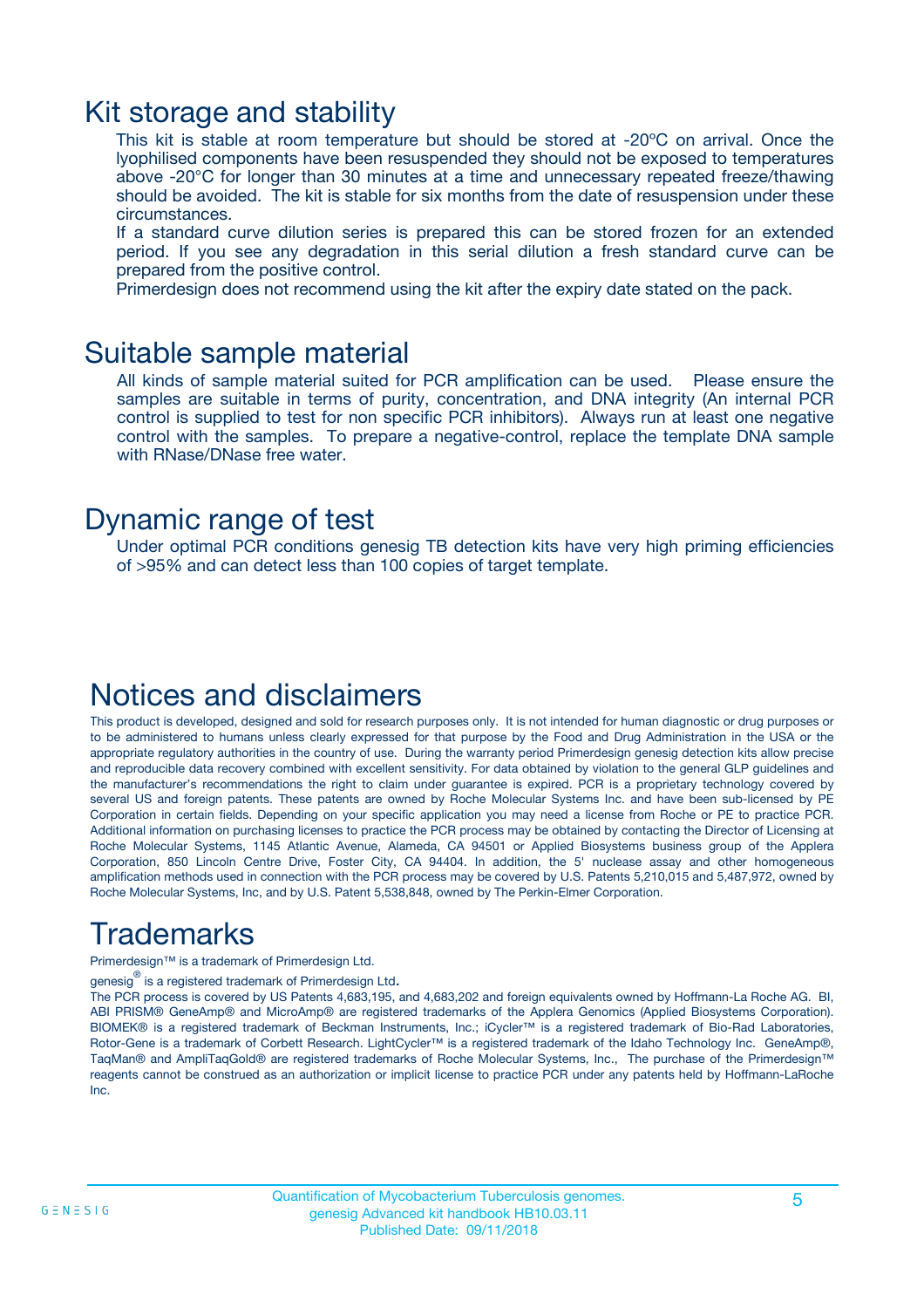## Principles of the test

#### **Real-time PCR**

A TB specific primer and probe mix is provided and this can be detected through the FAM channel.

The primer and probe mix provided exploits the so-called TaqMan® principle. During PCR amplification, forward and reverse primers hybridize to the TB DNA. A fluorogenic probe is included in the same reaction mixture which consists of a DNA probe labeled with a 5`-dye and a 3`-quencher. During PCR amplification, the probe is cleaved and the reporter dye and quencher are separated. The resulting increase in fluorescence can be detected on a range of qPCR platforms.

#### **Positive control**

For copy number determination and as a positive control for the PCR set up, the kit contains a positive control template. This can be used to generate a standard curve of TB copy number / Cq value. Alternatively the positive control can be used at a single dilution where full quantitative analysis of the samples is not required. Each time the kit is used, at least one positive control reaction must be included in the run. A positive result indicates that the primers and probes for detecting the target TB gene worked properly in that particular experimental scenario. If a negative result is obtained the test results are invalid and must be repeated. Care should be taken to ensure that the positive control does not contaminate any other kit component which would lead to false-positive results. This can be achieved by handling this component in a Post PCR environment. Care should also be taken to avoid cross-contamination of other samples when adding the positive control to the run. This can be avoided by sealing all other samples and negative controls before pipetting the positive control into the positive control well.

#### **Negative control**

To validate any positive findings a negative control reaction should be included every time the kit is used. For this reaction the RNase/DNase free water should be used instead of template. A negative result indicates that the reagents have not become contaminated while setting up the run.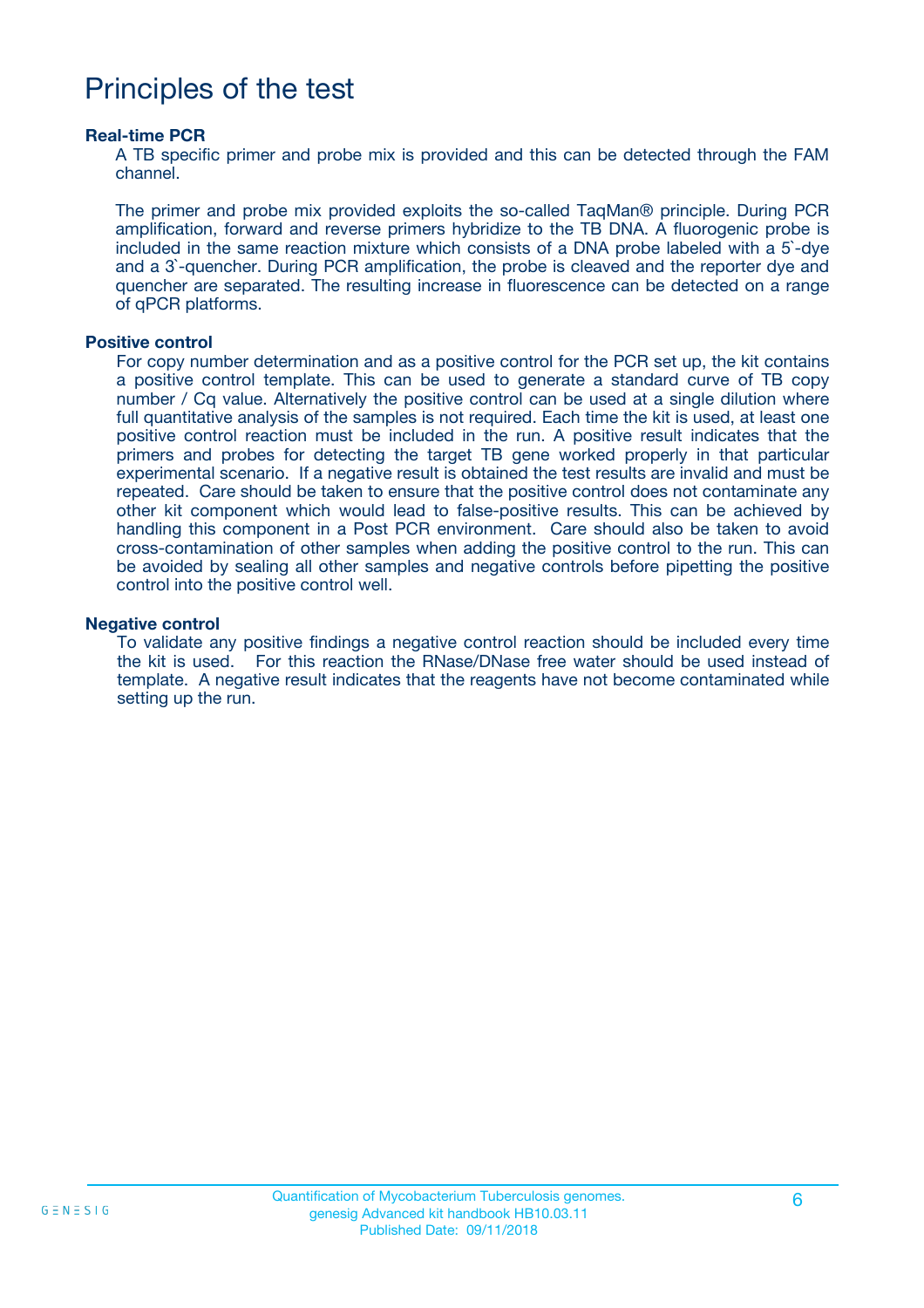#### **Internal DNA extraction control**

When performing DNA extraction, it is often advantageous to have an exogenous source of DNA template that is spiked into the lysis buffer. This control DNA is then co-purified with the sample DNA and can be detected as a positive control for the extraction process. Successful co-purification and qPCR for the control DNA also indicates that PCR inhibitors are not present at a high concentration.

A separate primer and probe mix are supplied with this kit to detect the exogenous DNA using qPCR. The primers are present at PCR limiting concentrations which allows multiplexing with the target sequence primers. Amplification of the control DNA does not interfere with detection of the TB target DNA even when present at low copy number. The Internal control is detected through the VIC channel and gives a Cq value of 28+/-3.

#### **Endogenous control**

To confirm extraction of a valid biological template, a primer and probe mix is included to detect an endogenous gene. Detection of the endogenous control is through the FAM channel and it is NOT therefore possible to perform a multiplex with the TB primers. A poor endogenous control signal may indicate that the sample did not contain sufficient biological material.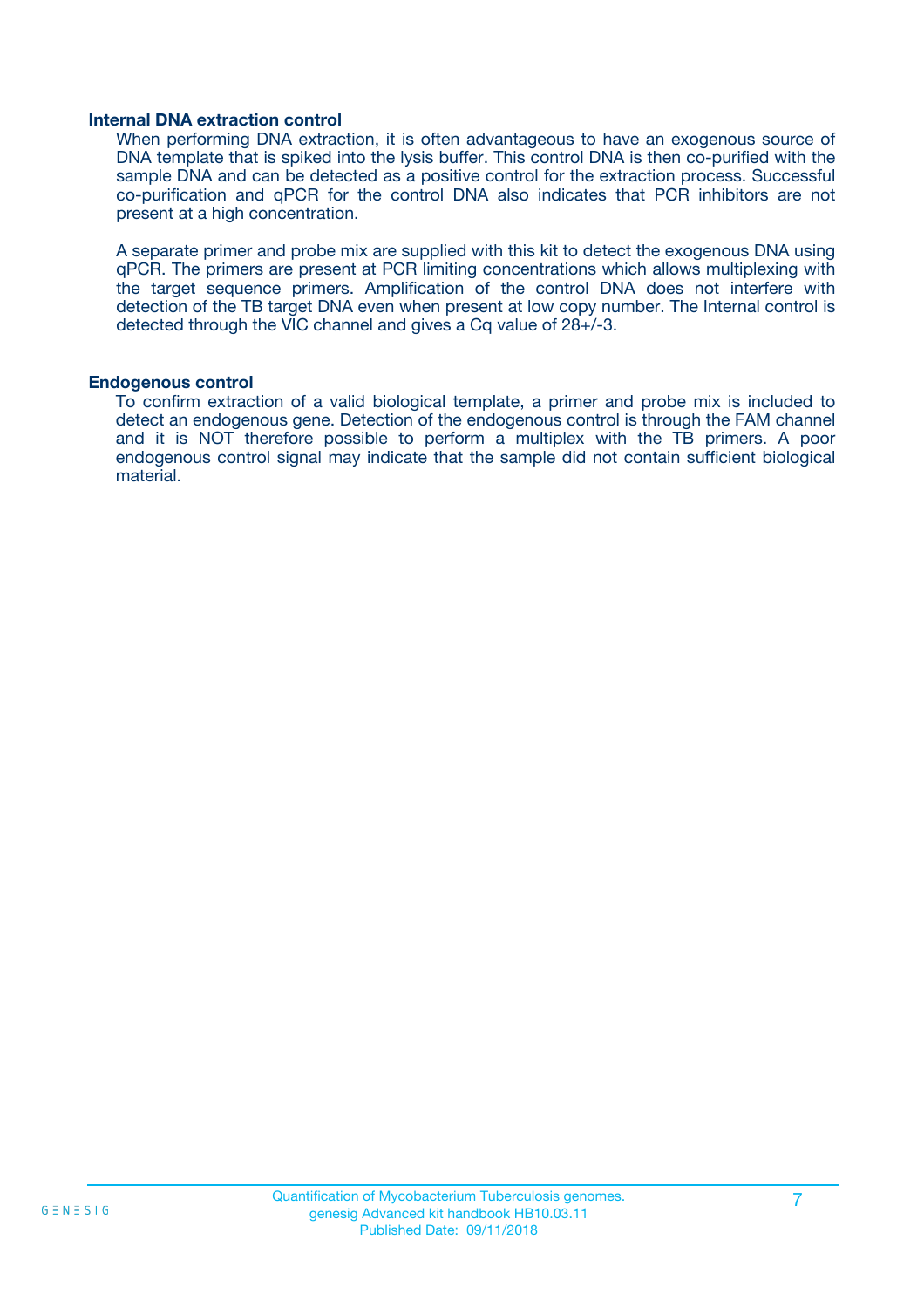### Resuspension protocol

To minimize the risk of contamination with foreign DNA, we recommend that all pipetting be performed in a PCR clean environment. Ideally this would be a designated PCR lab or PCR cabinet. Filter tips are recommended for all pipetting steps.

- **1. Pulse-spin each tube in a centrifuge before opening.** This will ensure lyophilised primer and probe mix is in the base of the tube and is not spilt upon opening the tube.
- **2. Resuspend the primer/probe mixes in the RNase/DNase free water supplied, according to the table below:**

To ensure complete resuspension, vortex each tube thoroughly.

| Component - resuspend in water                       |         |  |
|------------------------------------------------------|---------|--|
| <b>Pre-PCR pack</b>                                  |         |  |
| TB primer/probe mix (BROWN)                          | $165$ µ |  |
| Internal extraction control primer/probe mix (BROWN) | $165$ µ |  |
| Endogenous control primer/probe mix (BROWN)          | 165 µl  |  |

**3. Resuspend the internal control template and positive control template in the template preparation buffer supplied, according to the table below:** To ensure complete resuspension, vortex each tube thoroughly.

| Component - resuspend in template preparation buffer |          |  |
|------------------------------------------------------|----------|--|
| <b>Pre-PCR heat-sealed foil</b>                      |          |  |
| Internal extraction control DNA (BLUE)               |          |  |
| <b>Post-PCR heat-sealed foil</b>                     |          |  |
| TB Positive Control Template (RED) *                 | $500$ µl |  |

\* This component contains high copy number template and is a VERY significant contamination risk. It must be opened and handled in a separate laboratory environment, away from the other components.

### DNA extraction

The internal extraction control DNA can be added either to the DNA lysis/extraction buffer or to the DNA sample once it has been resuspended in lysis buffer.

**DO NOT add the internal extraction control DNA directly to the unprocessed biological sample as this will lead to degradation and a loss in signal.**

- **1. Add 4µl of the Internal extraction control DNA (BLUE) to each sample in DNA lysis/extraction buffer per sample.**
- **2. Complete DNA extraction according to the manufacturers protocols.**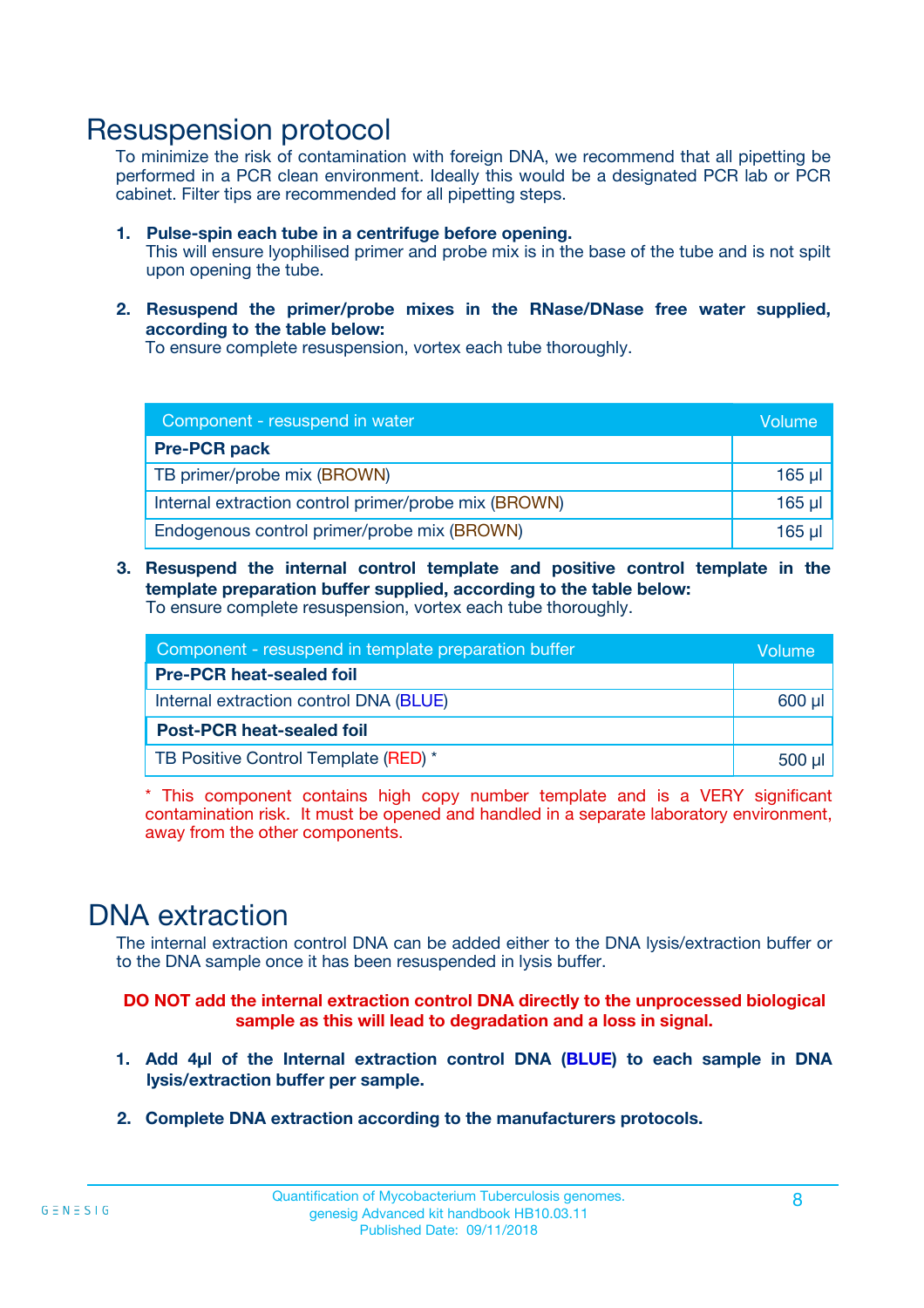# qPCR detection protocol

**1. For each DNA sample prepare a reaction mix according to the table below:** Include sufficient reactions for positive and negative controls.

| Component                                            | Volume   |
|------------------------------------------------------|----------|
| oasig or PrecisionPLUS 2X qPCR Master Mix            | $10 \mu$ |
| TB primer/probe mix (BROWN)                          | 1 µI     |
| Internal extraction control primer/probe mix (BROWN) | 1 µl     |
| <b>RNase/DNase free water (WHITE)</b>                | $3 \mu$  |
| <b>Final Volume</b>                                  | 15 µl    |

**2. For each DNA sample prepare an endogenous control reaction according to the table below (Optional):**

**This control reaction will provide useful information regarding the quality of the biological sample.**

| Component                                   | Volume          |
|---------------------------------------------|-----------------|
| oasig or PrecisionPLUS 2X qPCR Master Mix   | $10 \mu$        |
| Endogenous control primer/probe mix (BROWN) | 1 µI            |
| <b>RNase/DNase free water (WHITE)</b>       | 4 µl            |
| <b>Final Volume</b>                         | 15 <sub>µ</sub> |

- **3. Pipette 15µl of each mix into individual wells according to your qPCR experimental plate set up.**
- **4. Prepare sample DNA templates for each of your samples.**
- **5. Pipette 5µl of DNA template into each well, according to your experimental plate set up.**

For negative control wells use 5µl of RNase/DNase free water. The final volume in each well is 20ul.

**6. If a standard curve is included for quantitative analysis, prepare a reaction mix according to the table below:**

| Component                                 | Volume          |
|-------------------------------------------|-----------------|
| oasig or PrecisionPLUS 2X qPCR Master Mix | 10 µl           |
| TB primer/probe mix (BROWN)               | 1 µI I          |
| <b>RNase/DNase free water (WHITE)</b>     | $4 \mu$         |
| <b>Final Volume</b>                       | 15 <sub>µ</sub> |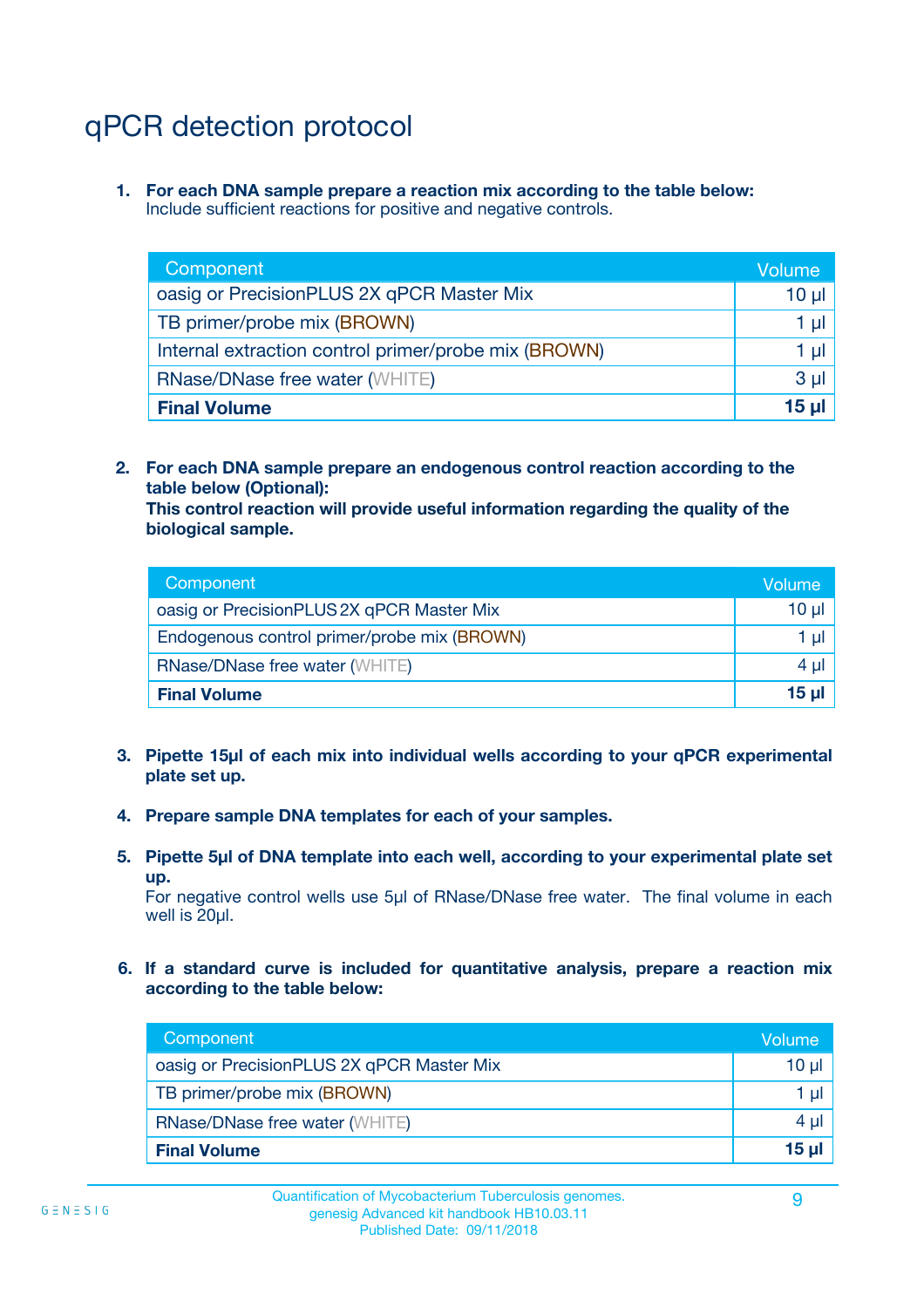#### **7. Preparation of standard curve dilution series.**

- 1) Pipette 90µl of template preparation buffer into 5 tubes and label 2-6
- 2) Pipette 10µl of Positive Control Template (RED) into tube 2
- 3) Vortex thoroughly
- 4) Change pipette tip and pipette 10µl from tube 2 into tube 3
- 5) Vortex thoroughly

Repeat steps 4 and 5 to complete the dilution series

| <b>Standard Curve</b>         | <b>Copy Number</b>     |
|-------------------------------|------------------------|
| Tube 1 Positive control (RED) | $2 \times 10^5$ per µl |
| Tube 2                        | $2 \times 10^4$ per µl |
| Tube 3                        | $2 \times 10^3$ per µl |
| Tube 4                        | $2 \times 10^2$ per µl |
| Tube 5                        | $20$ per $\mu$         |
| Tube 6                        | 2 per µl               |

**8. Pipette 5µl of standard template into each well for the standard curve according to your experimental plate set up.**

#### The final volume in each well is 20µl.

# qPCR amplification protocol

Amplification conditions using oasig or PrecisionPLUS 2X qPCR Master Mix.

|             | <b>Step</b>       | <b>Time</b>     | Temp    |
|-------------|-------------------|-----------------|---------|
|             | Enzyme activation | 2 min           | 95 °C   |
| Cycling x50 | Denaturation      | 10 <sub>s</sub> | 95 $°C$ |
|             | DATA COLLECTION * | 60 s            | 60 °C   |

\* Fluorogenic data should be collected during this step through the FAM and VIC channels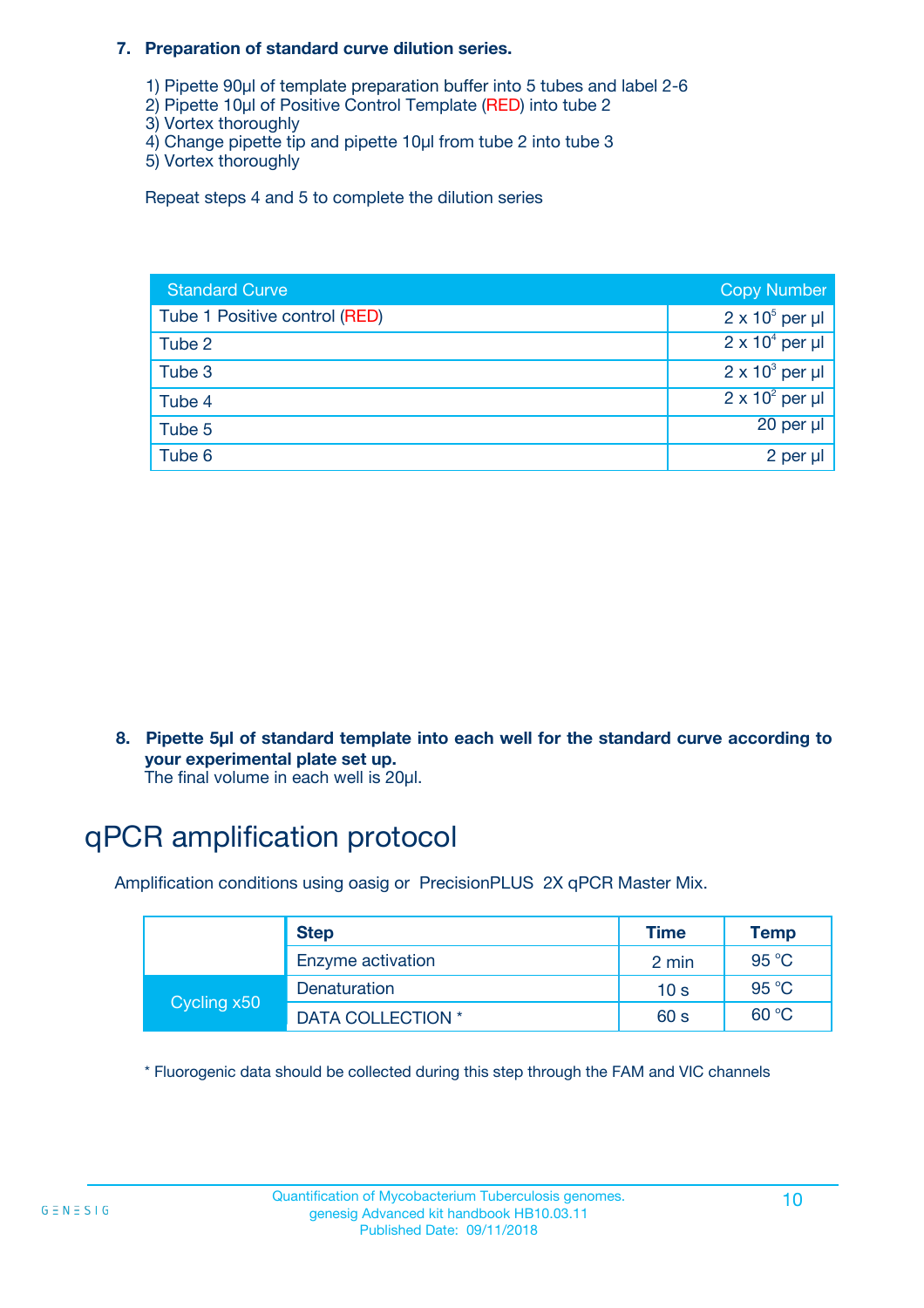# Interpretation of results

| <b>Target</b><br>(FAM) | <b>Internal</b><br>control<br>(NIC) | <b>Positive</b><br>control | <b>Negative</b><br>control | Interpretation                                                                                                  |
|------------------------|-------------------------------------|----------------------------|----------------------------|-----------------------------------------------------------------------------------------------------------------|
| $\leq 30$              | $+ 1 -$                             | ÷                          |                            | <b>POSITIVE QUANTITATIVE RESULT</b><br>calculate copy number                                                    |
| > 30                   | ٠                                   | ÷                          |                            | <b>POSITIVE QUANTITATIVE RESULT</b><br>calculate copy number                                                    |
| > 30                   |                                     | ÷                          |                            | <b>POSITIVE QUALITATIVE RESULT</b><br>do not report copy number as this<br>may be due to poor sample extraction |
|                        | ÷                                   | ÷                          |                            | <b>NEGATIVE RESULT</b>                                                                                          |
| $+ 1 -$                | $+ 1 -$                             | ÷                          | $\leq$ 35                  | <b>EXPERIMENT FAILED</b><br>due to test contamination                                                           |
| $+$ / -                | $+ 1 -$                             | ÷                          | > 35                       | $\star$                                                                                                         |
|                        |                                     | ÷                          |                            | <b>SAMPLE PREPARATION FAILED</b>                                                                                |
|                        |                                     |                            | $+$ /                      | <b>EXPERIMENT FAILED</b>                                                                                        |

Positive control template (**RED**) is expected to amplify between Cq 16 and 23. Failure to satisfy this quality control criterion is a strong indication that the experiment has been compromised.

\*Where the test sample is positive and the negative control is positive with a  $Ca > 35$ , the sample must be reinterpreted based on the relative signal strength of the two results:



If the sample amplifies  $> 5$  Cq earlier than the negative control then the sample should be reinterpreted (via the table above) with the negative control verified as negative.



If the sample amplifies  $< 5$  Cq earlier than the negative control then the positive sample result is invalidated and<br>the result should be determined  $the$  result should be inconclusive due to test contamination. The test for this sample should be repeated.